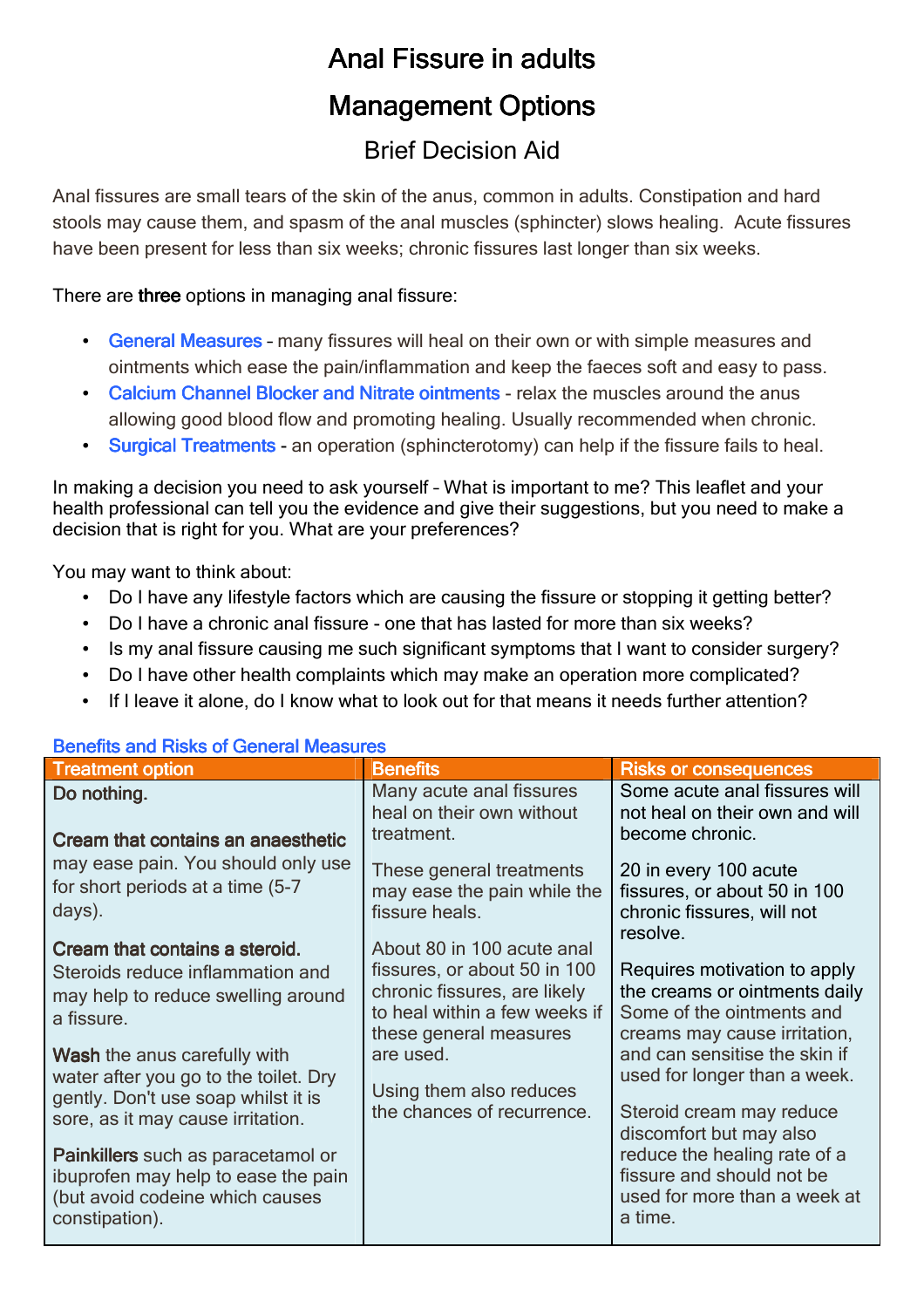| Eat plenty of fibre in fruit,<br>vegetables, cereals, wholemeal<br>bread, wholegrains, seeds, nuts, or<br>oats.                                                                                                      | Prolonged use (years) of<br>steroid cream can thin the<br>skin around the anus.             |
|----------------------------------------------------------------------------------------------------------------------------------------------------------------------------------------------------------------------|---------------------------------------------------------------------------------------------|
| Fibre supplements such as<br>ispaghula, methylcellulose, bran or<br>sterculia.                                                                                                                                       | Increasing intake of fibre may<br>make you feel bloated so you<br>should do this gradually. |
| Drink enough fluid. Adults should<br>drink at least two litres (10-12 cups)<br>per day.                                                                                                                              |                                                                                             |
| <b>Toileting.</b> Don't ignore the feeling of<br>needing the toilet. Some people put<br>off going to the toilet. This may<br>result in bigger and harder faeces<br>forming that are more difficult to<br>pass later. |                                                                                             |

All other treatments are likely to work better if patients achieve some of the general measures listed above.

| <u>Denomo ana i nono oi Oaiciani Onannoi oi Giyocroi annaalo oinanoin</u>                                                                                                                                                                                                                                                                                                                                                                                                                 |                                                                                                                                                                                                                                             |                                                                                                                                                                                                                                                                                                                                                                                                                                                                                                                                                                                                                                                                                                                                                                                                                                     |
|-------------------------------------------------------------------------------------------------------------------------------------------------------------------------------------------------------------------------------------------------------------------------------------------------------------------------------------------------------------------------------------------------------------------------------------------------------------------------------------------|---------------------------------------------------------------------------------------------------------------------------------------------------------------------------------------------------------------------------------------------|-------------------------------------------------------------------------------------------------------------------------------------------------------------------------------------------------------------------------------------------------------------------------------------------------------------------------------------------------------------------------------------------------------------------------------------------------------------------------------------------------------------------------------------------------------------------------------------------------------------------------------------------------------------------------------------------------------------------------------------------------------------------------------------------------------------------------------------|
| <b>Treatment option</b>                                                                                                                                                                                                                                                                                                                                                                                                                                                                   | <b>Benefits</b>                                                                                                                                                                                                                             | <b>Risks or consequences</b>                                                                                                                                                                                                                                                                                                                                                                                                                                                                                                                                                                                                                                                                                                                                                                                                        |
| Glyceryl trinitrate ointment (GTN).<br>This ointment, applied to the anus<br>daily, improves blood flow,<br>promotes healing and reduces<br>pain.<br>It is suggested that the ointment is<br>placed around and just 1 cm<br>inside the anus, once daily.<br>Calcium channel blockers, such<br>as diltiazem cream, applied to the<br>anus daily improve blood flow and<br>promote healing.<br>The above creams/ointments are<br>usually prescribed when the<br>fissure has become chronic. | About 60 in 100 chronic<br>anal fissures will heal<br>with glycerol trinitrate<br>ointment.<br>About 60 in 100 chronic<br>anal fissures will heal<br>with topical diltiazem.<br>Either cream/ointment<br>may avoid the need for<br>surgery. | Up to 40 in 100 chronic anal<br>fissures will not heal with this<br>treatment.<br>Up to 30 people in 100 have a mild<br>headache after applying GTN. It<br>usually fades within half an hour.<br>GTN cannot be used in pregnancy<br>or when breast feeding, or for<br>people who have regular<br>headaches or migraines.<br>30-40 in 100 people may find their<br>anal fissure recurs within 18<br>months after a course of GTN<br>treatment, but another course can<br>be used.<br>About 40 in every 100 chronic anal<br>fissures will not heal with topical<br>diltiazem.<br>For some people diltiazem cream<br>causes irritation of the skin around<br>the anus, and it may cause<br>headaches.<br>Creams/ointments need to be used<br>daily for 6 - 8 weeks.<br>Applying the cream/ointment<br>on<br>your own may be difficult. |

Benefits and Risks of Calcium Channel or Glycerol trinitrate ointment

2